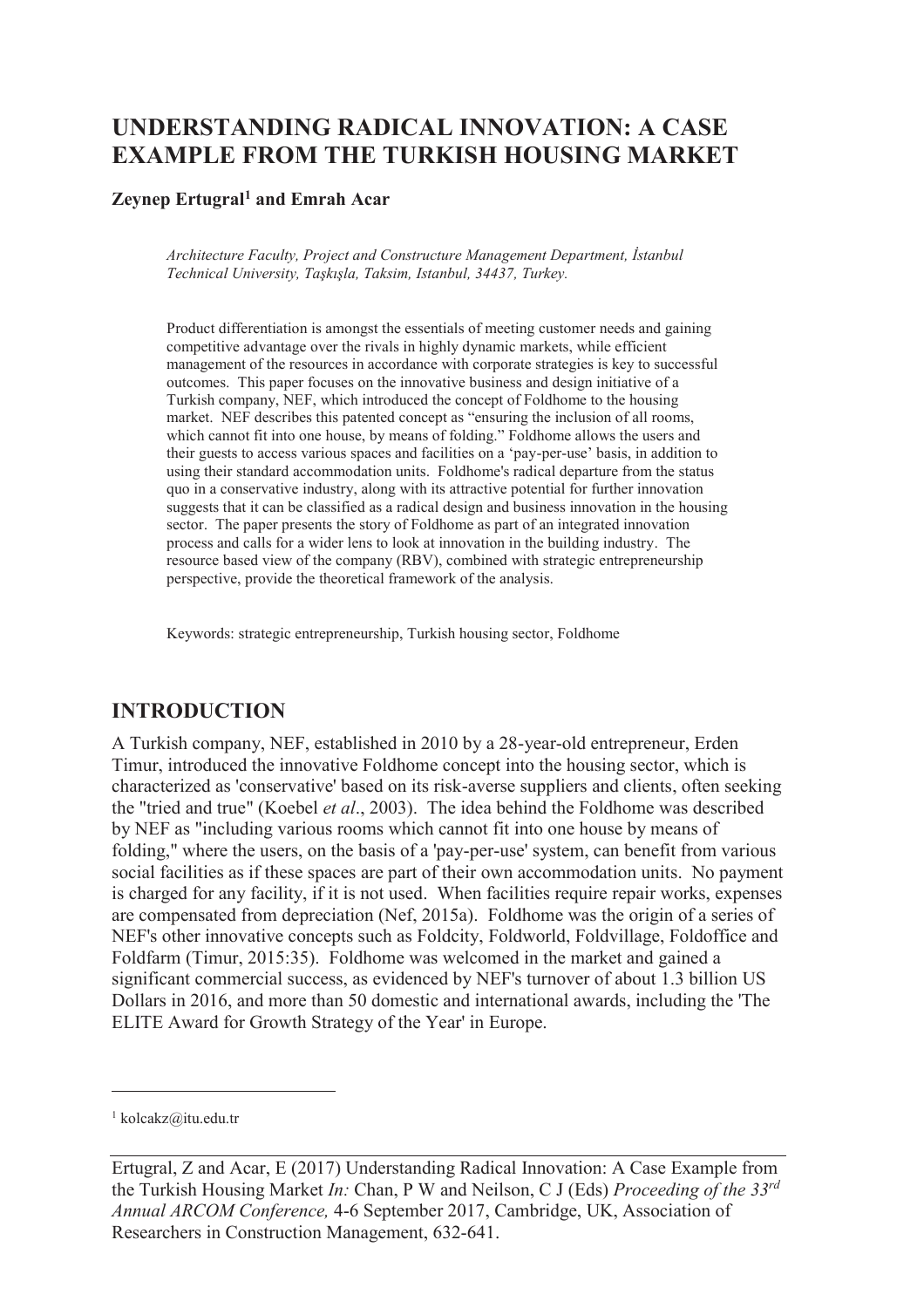Foldhome can be described as a radical innovation, due to its visible potential to change the dynamics of a market and affect the economic activities of firms. Although it has drawn transnational attention and become subject to leading business journals such as The Harvard Business Review (Timur, 2016a), Foldhome is yet a black box from an academic point of view and deserves a systematic analysis since it offers a valuable opportunity to observe the relationships between alternative theoretical perspectives on competition, innovation and entrepreneurship, apart from the its attractive potential to help decipher the dynamics behind radical innovations, which typically deviate from the status quo. Available evidence suggests that the commercial success of the Foldhome appears to be rooted in the strategic capabilities of a company for managing its resources efficiently, through the guidance of a powerful entrepreneurship style. The Foldhome experience might be of interest for the practitioners who aim to understand the drivers behind the development of a radical innovation in relation to corporate strategies.

## **INNOVATION IN THE AEC INDUSTRY**

A quick review of the literature will reveal two conflicting views of innovation in the AEC field. The prevailing perspective is quite pessimistic: the industry, especially the housing segment, is laggard due to numerous impediments; both the builders and buyers are risk-averse and conservative; little attention is paid for research and innovation, and so on. In contrast, relatively a smaller group of researchers, who are more optimistic about the innovation performance of the industry, tend to focus on the cultural and managerial characteristics of innovative and creative companies (see Koebel *et al*., 2003 for a comprehensive review of innovation in the residential building sector). Both streams of research appear to acknowledge that innovation is essential for the market success of construction companies due to both the push of competitive advantage and the pull of increasing complexity of demand for built products (Koebel *et al*., 2003:9). However, similar to the management science literature, available body of knowledge in the AEC field is far from uncovering the linkages amongst competitiveness, innovation and entrepreneurship.

## **Competitiveness, Entrepreneurship and Innovation**

Available theoretical models of competition in the strategic management field are under the umbrella of two major perspectives market driven view (MDV) and the resourcebased view (RBV). MDV postulates that the industry structure sets the competitive rules and influences the strategies that are available to a company. To the extent that the resources of a company fit to this external environment and support particular strategies, they provide competitive advantage. However, the fact that MDV tend to disregard the role of internal environment led to the development of alternative views (Breznik and Hisrich, 2014:368).

The RBV conceptualizes the sources of a company as 'inherently valuable' and contend that any company should formulate its corporate strategies according to its unique resources (Rivard *et al*., 2006:30). RBV asserts that companies are heterogeneous in terms of the strategic sources they own and their awareness about the valuable, costly to imitate and non-substitutable resources and their organizational capabilities to configure internal or external resources will eventually result in a sustained competitive advantage (Kostopoulos *et al*., 2002:4; Penrose and Pitelis, 2009). Resource immobility, the other fundamental assertion of RBV, is based on the assumption that intangible resources such as know-how, brand equity or intellectual property are not mobile and do not move from company to company; accordingly, companies cannot replicate competitors' resources and strategies (Kostopoulos *et al*., 2002:6). A common distinction in the RBV literature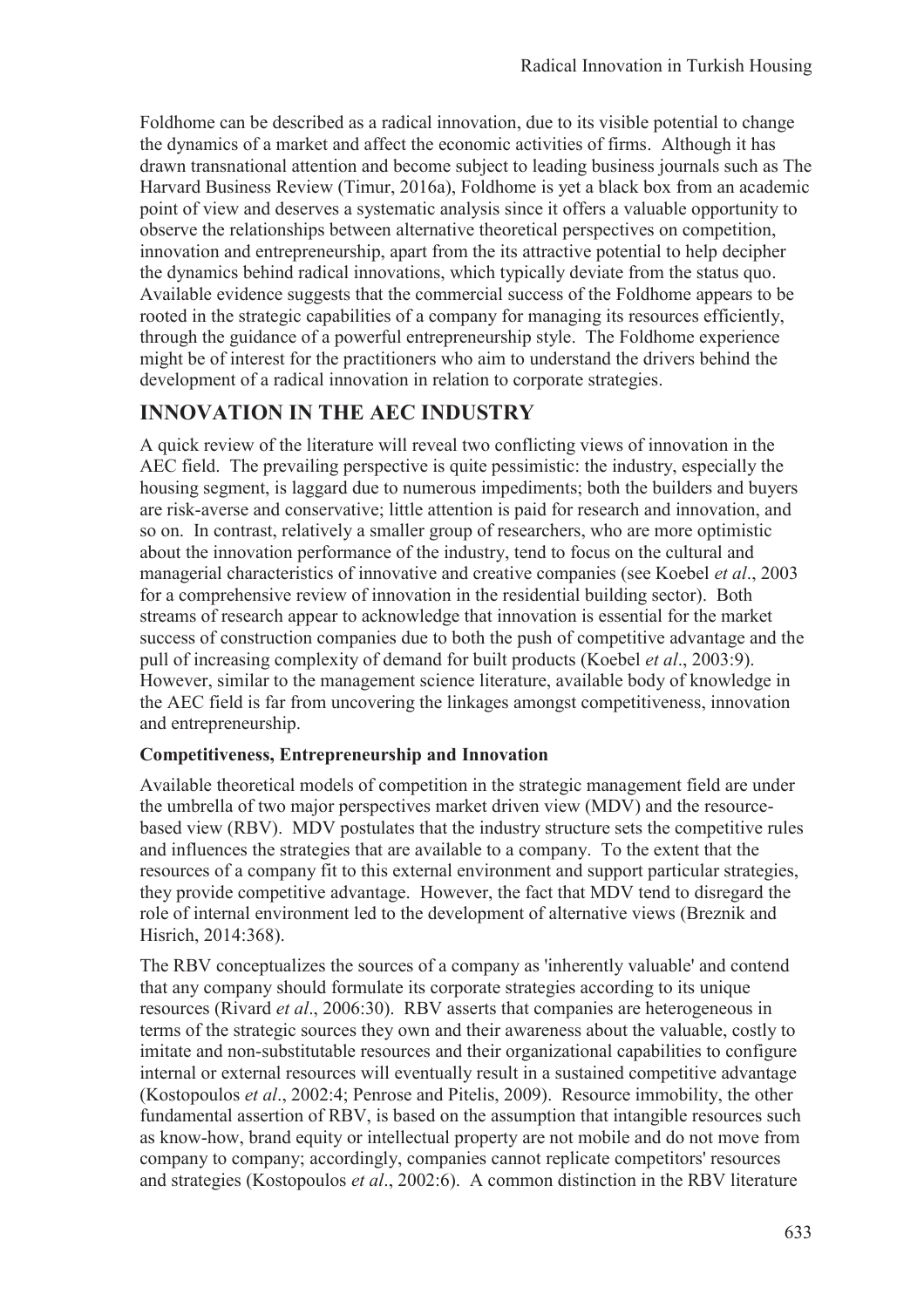is between the tangible and intangible resources. While the former refers to the financial and physical resources, the latter refers to components such as organization culture; design and engineering know-how and intellectual property, in addition to the human resources. An organization's capabilities to transform these resources into strategies determine its market success, since the resources alone do not lead to competitive advantage.

An organizational capability is defined as "a firm's capacity to deploy resources for a desired end result" (Grant, 2010:131). Organizational capabilities might be related to the different functional areas of a company such as corporate management (e.g. finance management; strategic management; strategic innovation; acquisition; and international business) and the associated management information systems to support decision making; research and development (e.g. new and fast-cycle product development); operations (e.g. Efficiency in volume manufacturing; continuing improvement in operations; and the flexibility and speed of response); product design (e.g. design capability); marketing (e.g. brand management; promoting reputation for quality; and responsiveness to market trends); and the sales and distribution (e.g. effective sales and promotion; efficiency and speed of order processing; speed of distribution; and the quality and effectiveness of customer service) (Grant, 2010:132). According to Breznik and Hisrich (2014:374), innovation capability can be seen as a 'synthesis of capabilities,' referring to a company's capacity to transform its knowledge and ideas into innovative solutions.

RBV, however, "lacks a story" about the creation of competitive advantage (Foss, 2011:15-19): Entrepreneurship literature treats the "process of combining and organizing resources" also as a resource, which is difficult-to-imitate and immobile. The central idea of strategic entrepreneurship, a fairly new discipline, is that "opportunity-seeking and advantage-seeking- the former the central subject of entrepreneurship, the latter the central subject of the strategic management field- are processes that are to be considered jointly." Strategic entrepreneurship is defined as "the use and/or stimulation of entrepreneurial activity to achieve strategic goals" (Kuratko *et al*., 2009).

Entrepreneurs function as business leaders who inspire organizational members "not only to substitute organizational goals for their own personal goals, but-equally importantly-to subordinate their personal preferences, principles and prejudices to team collaboration" (Grant, 2010:157). Entrepreneurship literature places a considerable emphasis on the personal and psychological characteristics of these leaders, which differentiate them from other people, such as being better informed than others to seek and exploit opportunities (Foss 2011:1; Ireland *et al*., 2003:968), even when the situations are ambiguous and fragmented (Ireland *et al*., 2003:968); being bold, imaginative and creative (Foss 2011:13); and acknowledges entrepreneurs' special ability to invent and commercialize new products and services (Hıtt *et al*., 2001:484), by managing their resources strategically and creating an entrepreneurial culture in their organizations.

Innovation is seen as the primary activity of entrepreneurship (Ireland *et al*., 2003:971). As many scholars highlight, however, strategic management and entrepreneurship, two complementary fields, have surprisingly little contact, although establishing a link between advantage-seeking and opportunity seeking behavior can be especially critical in dynamic business environments, where competitive advantages are short-lived (see Foss, 2011:15-18; Ireland *et al*., 2003,965). Little empirical evidence exists on how the entrepreneurial leaders manage resources strategically and "bundle resources into capabilities" to create competitive advantage and wealth (Ireland, 2003:983). Figure 1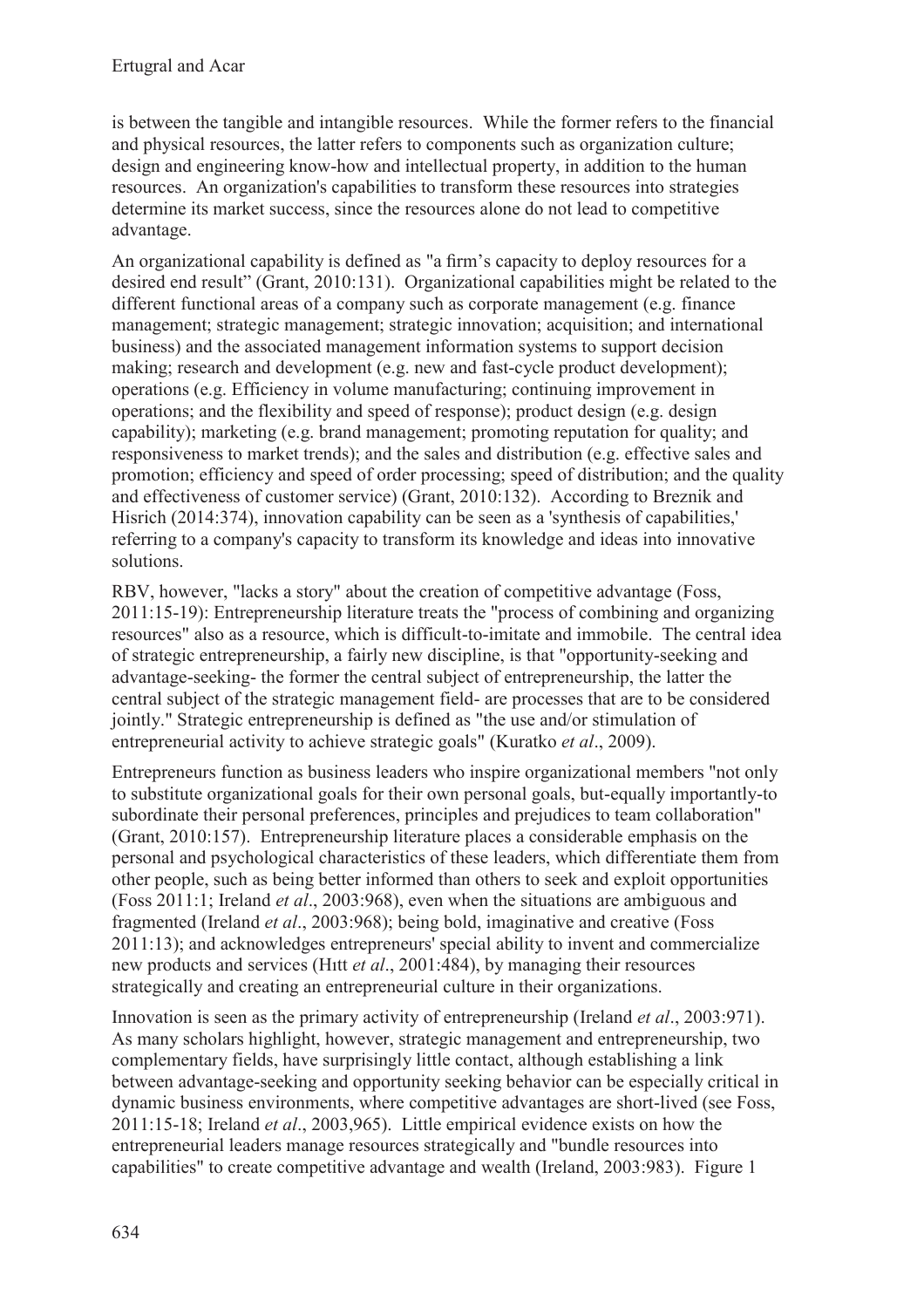shows a summary of the overall framework, where the strategic management of resources led to competitive advantage through the guidance of entrepreneurship.



*Figure 1: A model of strategic innovation (Adapted from Ireland et al., 2003)* 

### **The Foldhome**

The Foldhome concept is based on the addition of a set of social facilities to a core accommodation unit which includes a bedroom, a living space and the wet spaces. This core unit, size of which vary to meet user needs, is "folded" by various tailor-made areas which are also configured according to client/user needs (Figure 2). Any user with a digital access card can benefit from such facilities on a pay-per-use basis, without any additional payment, apart from the standard subscription fee. Damage due to wear and tear is compensated from depreciation. Audio-visual materials about Foldhome are accessible from the company web site (Nef, 2015) and its Facebook page (Nef, 2017).



*Figure 2: The concept of Foldhome* 

## **METHOD**

Considering the knowledge gap in both the management science and AEC literature regarding the linkages amongst strategic management, innovation and entrepreneurship, a research project was started to achieve an in-depth analysis of the Foldhome, due to its attractive potential to contribute to a better understanding of such theoretical linkages and the dynamics behind a radical innovation, which have already proved its commercial success. In accordance with the model in Figure 1, the authors aim to understand how the tangible and intangible resources of a company are managed strategically to create organizational capabilities which lead to innovation and an explicit competitive advantage in a highly conservative market segment.

Considering the uniqueness of Foldhome in the Turkish market, a qualitative research strategy (single-case study research) was adopted as it would allow the triangulation of data from different sources such as the interviews with the entrepreneur, functional managers, project managers, employees, and the end users, in addition to numerous documents such as the strategic reports, progress reports, and user satisfaction surveys; and the digital resources such as the corporate web site, mass and social media platforms,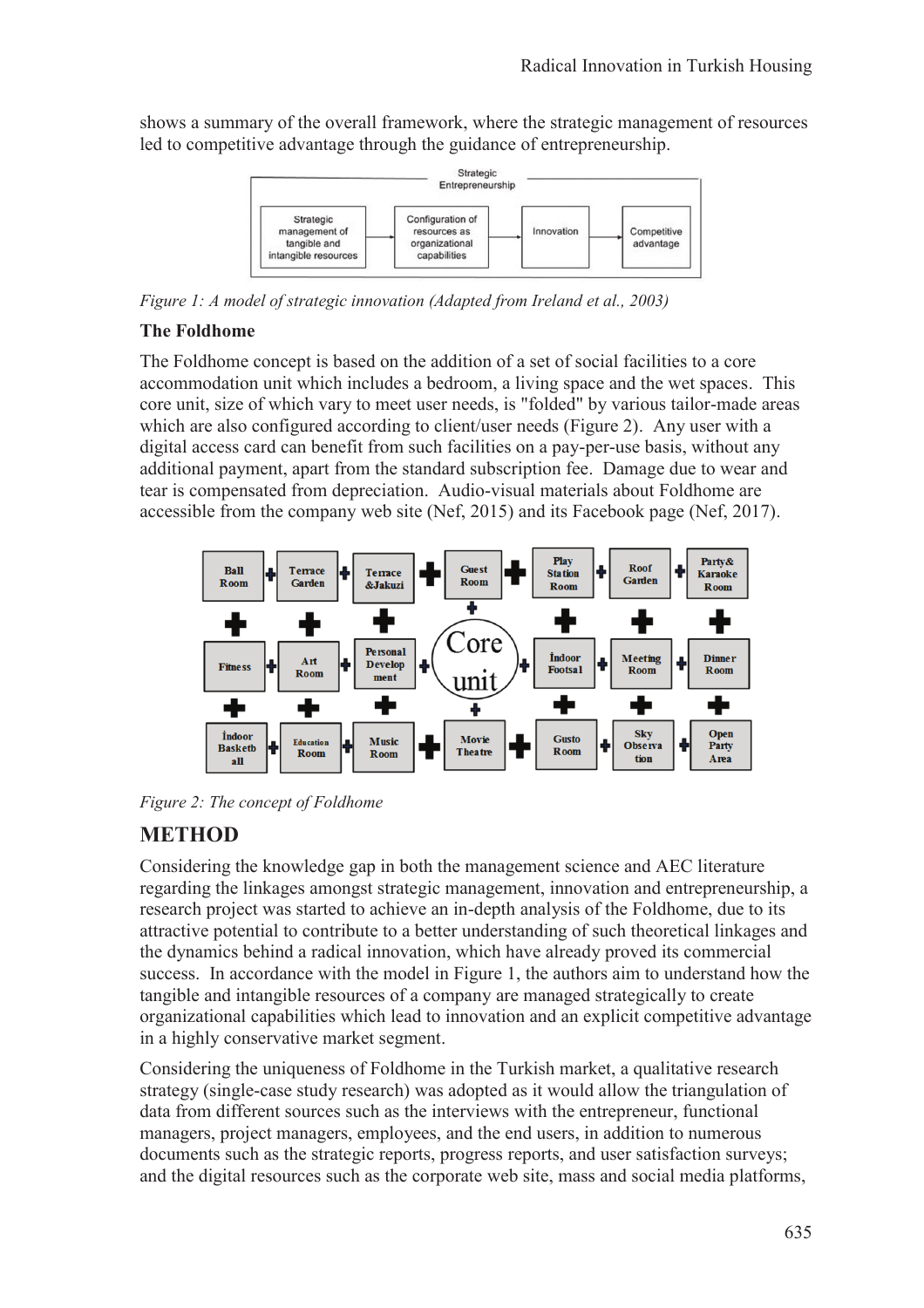which promise a significant amount of data about the Foldhome. Additionally, the first author of this paper worked as the NEF's design manager for 2 years, from 2014 to 2016, which allowed her to be part of the Foldhome experience. Following a literature review, the authors drafted a case study protocol, which later saw small updates due to feedbacks from the ongoing field study. Due to the nature of qualitative research strategy, this protocol is being updated regularly following the analysis of new data from the field (e.g. in addition to the analysis of secondary data, three functional managers have been interviewed so far).

Since the entrepreneurship literature put a significant emphasis on the relationship between innovation and the personality characteristics of entrepreneurs, the 'leader' behind the Foldhome was considered as an essential and initial part of these analyses. This paper reports the outputs from the analyses of secondary data from the mass media (i.e. the interviews with the entrepreneur -Erden Timur- and the news about the Foldhome), NEF's corporate web site, and the other digital resources such as the corporate Facebook group. Understanding the entrepreneurial discourse is a critical step for understanding Foldhome, if innovation is seen as the primary activity of entrepreneurship. The following section includes a short summary of NEF and the entrepreneur behind the Foldhome, before presenting the results of a preliminary analysis, which aimed to understand the organizational capabilities of NEF from the entrepreneur's perspective. In particular, the organizational capabilities which led to the Foldhome was the focus on interest. Since the presented analysis is based on secondary resources at this stage, only the capabilities about which relatively sufficient information was available were included in the analysis. These organizational capabilities include strategic management, strategic innovation; finance management, product design; research and development; and marketing.

## **The Company and the Entrepreneur behind Foldhome**

NEF was founded in 2010 by a then-28-year-old entrepreneur, Erden Timur, as a brand of Timur Holding, which carries out business operations in a variety of sectors including iron-steel, fuel oil and real estate development. NEF defines its vision, on its corporate web pages, as being "known as a best practice company in the sector," and its mission as "designing and offering attainable living spaces which meet undiscovered expectations, and spreading happiness". Contributing to society; continuing improvement, creating added value and the happiness of stakeholders are declared as the company values. The company currently has about 350 employees in total, including both the corporate and project-level operations. The human resources structure in NEF is quite dynamic: about half of the employees have been working for NEF for less than a year, while those with 3- 4 years of experience account for about 20 per cent of the total workforce. The company recently declared that its strategic goal is to rank among the top five companies in Turkey and expand its business operations to the major European and American cities to become a global brand (Emlakkulisi.com, 2016a).

Erden Timur, the Chief Executive Officer (CEO) of NEF is the entrepreneur behind the success of the company. Timur's story, in his own words, has been widely circulated through several business journals and newspapers (Milliyet, 2011): "I was a graduate student at London School of Economics. I was 22 years old when I went back to Mersin [his hometown, a city on the Mediterranean coast of Southern Turkey] when I learned of my father's illness. We were working on a land development project [in Mersin]. I had a law degree, but I had long wanted to start a venture capital company and to work in the business development field. This is my favorite stuff...say a hobby. Suppose you give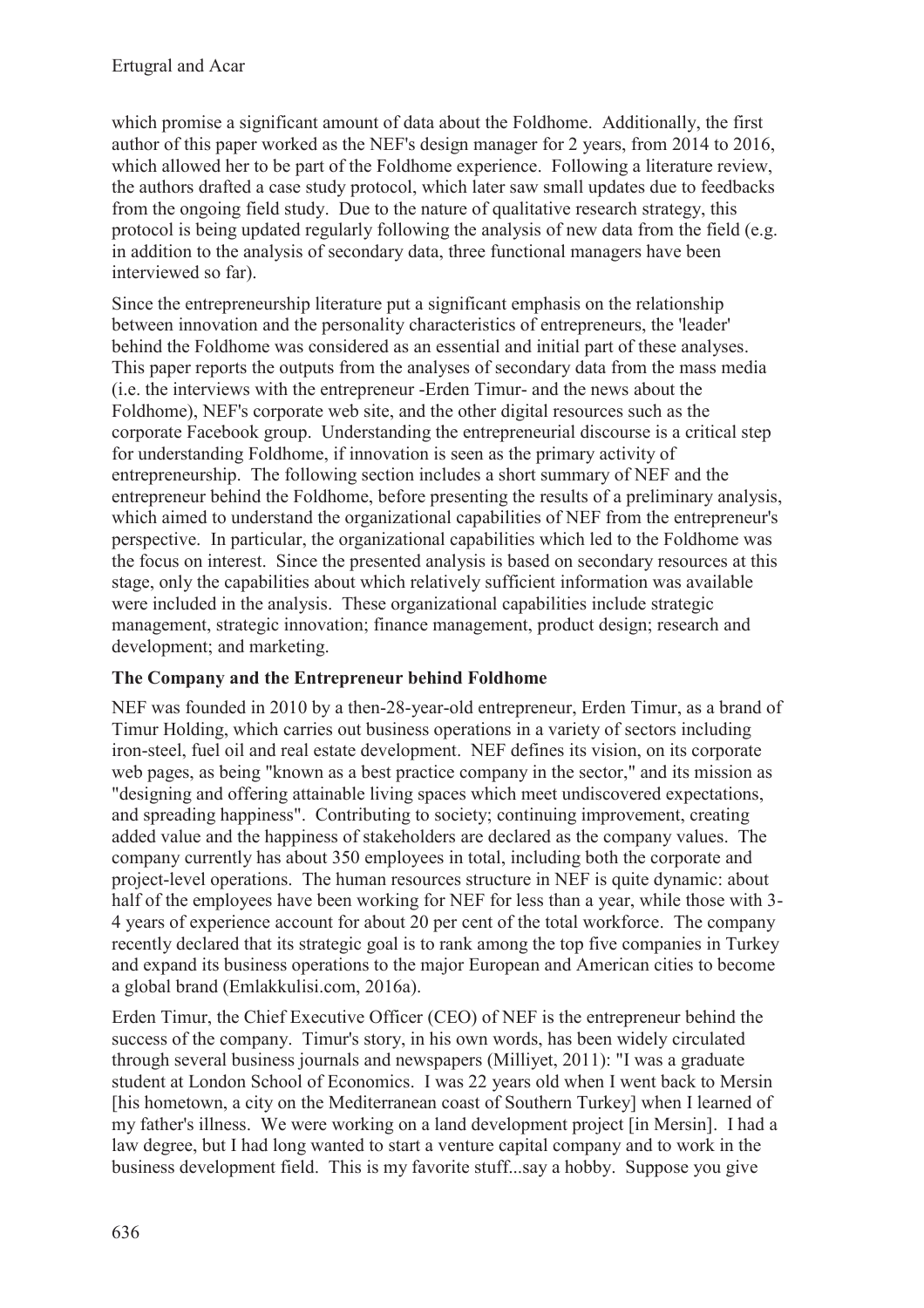me a salt cellar; I immediately start to imagine changes on it like adding a thing to this or that side, or remove this or that part. After all, this is how innovative ideas show up. So I had planned to deal with the visioning part of our then ongoing development project. It was a short-term endeavor for me. We owned a holding, running operations in the energy, logistics and real estate development fields. So I was able to raise the capital for construction business."

#### **Analysis of Foldhome as a Radical Innovation**

Following a preliminary analysis of the secondary sources, the organizational capabilities of NEF are illustrated below according to various functional areas including strategic management; strategic innovation, finance management; product design, research and development; and marketing.

#### **Strategic Management**

The strategic plan of NEF, formulated by Erden Timur in 2010, has three-phases, each covering 5-year periods. 2010 to 2015 period comprised the development of business concept and the marketing strategy, where NEF invested in its brand, established partnerships with financial institutions and leading designers. 2015 to 2020 was formulated as a growth and business scaling phase, to be able to plan sustainable growth models, continue branding investments, establish new partnerships and protect the company's financial power. Timur argues that learning how to "stay focused" is one of the most critical assets in his business life (Emlakkulisi.com, 2016b), which allowed NEF to achieve an efficient acquisition management and grow in a healthy way. The last phase of the strategic plan, from 2020 to 2025, is the period where NEF aims to position itself as a global real estate brand and expand business operations to the major cities in the United States of America (USA) and Europe (Ekoyapıdergisi, 2015).

Location strategy and land investments are critical elements of strategic management for any real estate company. Financial power of NEF allows the company to invest in land for future Foldhome (and other) projects both in the European and Anatolian parts of Istanbul. The fact that Istanbul is the middle of a large-scale urban regeneration process, as part of governmental policies come to mean business opportunities for NEF, which has signed about 4,000 contracts with individual property owners (Emlakkulisi.com, 2016c). According to Selçuk Çelik, the Sales and Marketing Director of NEF, appropriate selection of project locations are among the major factors that led to the company's success in the market (Ekoyapıdergisi, 2015).

NEF formulates its human resources management (HRM) strategy to support its corporate goals and describes its HRM mission on its corporate web site as "being the most preferred and appreciated brand by top-calibre employees" (Nef, 2015b). HRM tools to support this mission include, but are limited to (Dalan, 2016): working from home after childbirth; provision of nappy and baby food, support for parental education; flexible work hours, casual dress code policy; holiday packages, financial support for private school payments, summer schools and various scholarships for children. Timur argues that they want to be a model for the business world (Ibid.).

#### **Strategic Innovation**

The strategic innovation behind Foldhome is targeted at changing the traditional form of home ownership. According to Timur, reconfiguration of the ownership concept opened up new possibilities for his company in a conservative market (Timur, 2015, 34):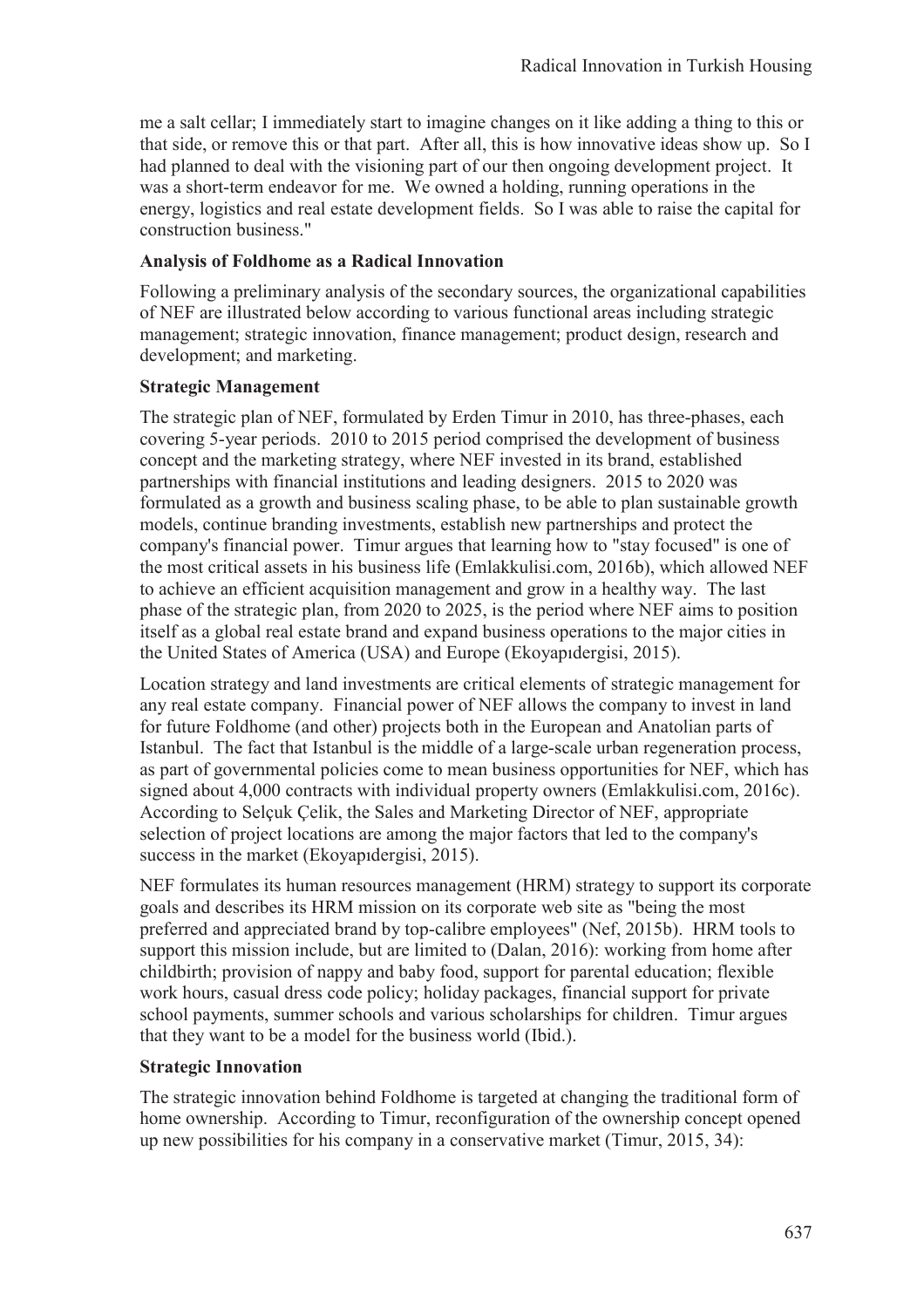…House came to mean a few rooms and salon [for many]. Once you bought it, you could make little changes on it, except for small aesthetic touches. On the other hand, your needs were changing. You were getting married, having kids. The product was static, allowing little opportunity to for scaling…We listened to people; asked them 'If you had a big house, what would you like to have in it?' We realized their desires. Our projects include facilities…which are missing even in the million-Dollar worth houses…we describe this as 'accessible freedom.'

What Timur calls 'accessible freedom' gave new insights to NEF to start other innovative initiatives such as the Foldcity and Foldworld. While the former concept is based on the idea that Foldhome users can benefit from any other Foldhome project in Istanbul, the Foldworld© concept aims to extend this "freedom" to a global level. Another major aspect of NEF's strategic innovation is the concept of social innovation, which essentially includes the efforts to seek on novel solutions to social problems in effective, efficient and sustainable ways. Timur (Timur, 2016b) argues that companies such as Uber and Airbnb, which focus on creating social influence, rather than being merely motivated by short-term profit maximization, are more likely be remunerated by the society, as evidenced by their market values. Only the companies which incorporate social innovation into their business strategies will be able to address the markets of future which will be shaped by ethical, social and ecological concerns and expectations. Timur believes that the Foldhome, as an output of a social innovation perspective, brought "democratization" to the real estate sector (Timur, 2016b).

### **Finance Management**

NEF establishes strong partnerships with the leading local and international financial players to realize its innovative projects. İş GYO (a local real estate investment trust); Abdi Ibrahim (a local pharmaceutical company); European Bank for Reconstruction and Development (EBRD); and Amstar Global Real Estate Investments from USA are to name a few (Alagöz, 2015; Hurriyet, 2016; Milliyet, 2017). Concurrently with the Foldhome concept, NEF developed various investment instruments to support its strategies. For example, the 'guaranteed project' concept aims to bring down the investment risk to zero and guarantee the delivery of a project before the construction started. After the feasibility study by an independent body, "…whole cost of a project is held in bank from the first day…All the expenses of the project are covered under the control and assurance of the bank according to progress payments reported by experts" (Nef, 2015c).

## **Product Design**

Product design capability lies at the hearth of NEF's market success and it is the central focus of business since its establishment. NEF herein follows a few critical strategies: The creation of global design series strategy, adapted from the automotive industry, aims to standardize core design solutions. NEF prepares design guidelines for each of the series including houses (The Foldhome); flats; apartments; suits; residences; dorms; and offices, which are customized according to the characteristics of users in different locations (URL16; Emlakkulisi.com, 2016b). Another strategy aims to develop "difficultto-imitate but easy-to-repeat" products (Timur; 2015:35). Finally, NEF collaborates with the leading architectural and industrial designers to develop its product series. Apart from the leading local names, Foster+Partners (UK); HOK, SOM (USA) and Lombardini22 (Italy) are among the companies, which anonymously work for the NEF brand.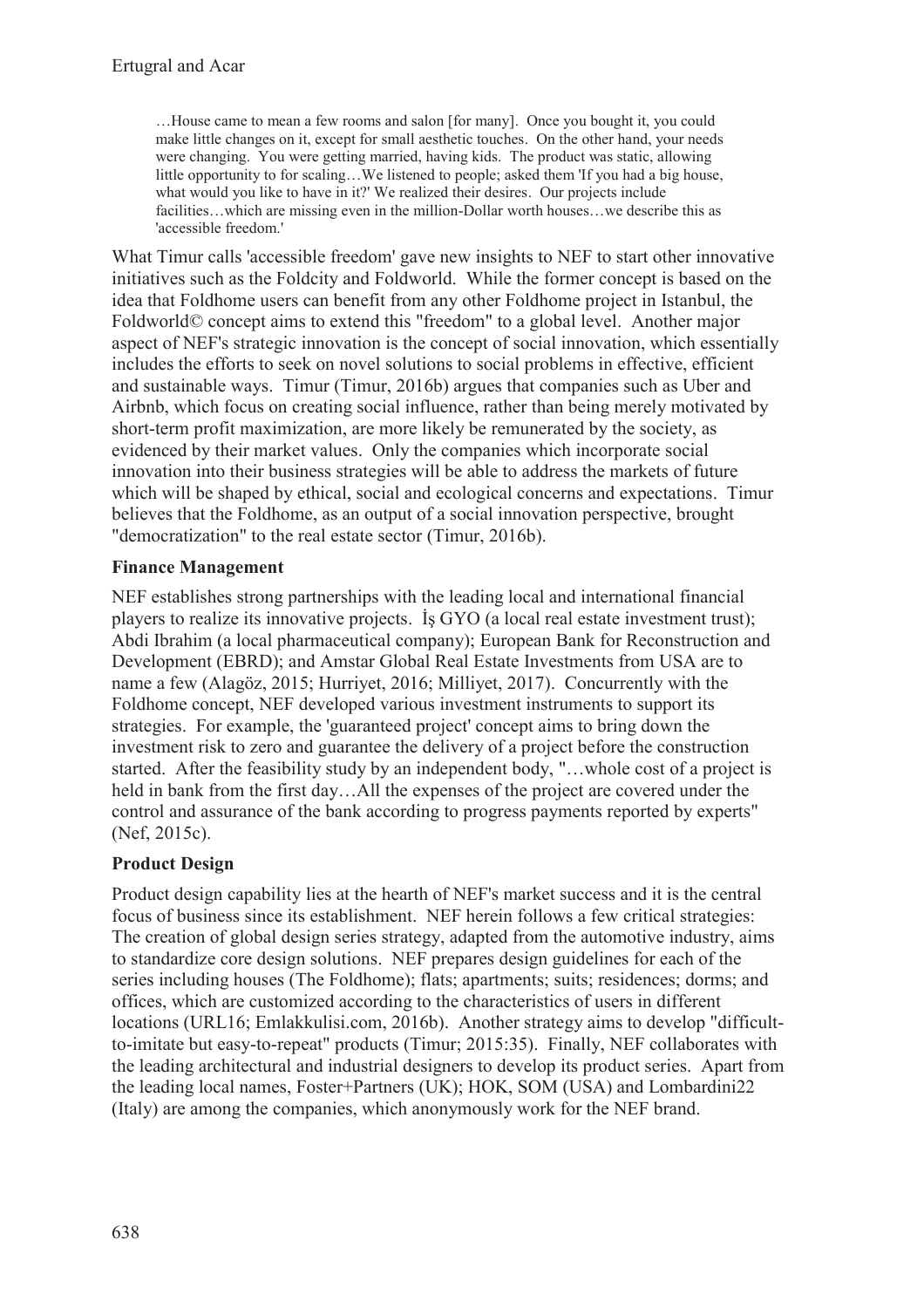#### **Research & Development**

Differentiating NEF from many competitors in the R&D field, and supporting its strategic innovation focus, the company has a specific interest in developing alternative building production methods, for which it collaborates with researchers from Harvard University and Massachusetts Institute of Technology (MIT), in addition to companies from USA and China (Emlakkulisi.com, 2016b):

…Even if you pay in advance, it takes 36 months on average to deliver a project. We need to produce off-site and assemble on-site to speed up the process. We will reduce it to as less as 6 months. By this means, it is not impossible to reach 50,000 houses per year, while we produce 5,000 currently…We were to standardize the product in the first place. We did. We will realize the new production system in the next 5 years.

#### **Marketing**

Screening changes in market demand and the detailed analyses of user feedback are the standard practices in NEF, similar to other real estate developers. NEF actively uses its Facebook group and other digital media to communicate with its target audience, deliver tailor-made messages through various forms of marketing campaigns. However, the real driver behind the success of Foldhome is the brand management capability of NEF. Erden Timur argues that not only being a brand, but also being a 'love brand' is critically important to create value in the market, for which little attention is paid in the construction industry.

According to Timur, Coca Cola, Apple, Volkswagen, Nikon, Harley Davidson are among the examples of 'love brands,' which could touch the feelings of people and offer a new lifestyle (Timur, 2016a). He believes that their central focus on being a love brand is the secret behind the NEF's ability to persuade globally-known designers to be part of Foldhome projects in the ordinary neighbourhoods of Istanbul. Having received national and international awards from numerous bodies and the patented products apart from the Foldhome leverage the company's brand. Brand management efforts include many other initiatives such a student design competition with the "Fold-it" theme, which aims to realize the awarded project with the support of NEF, and participation in the Design London fair, with the sculpture 'The Golden Horn' designed by Sebastian Leon Agneessens.

## **DISCUSSION AND CONCLUSION**

Using the ARCOM's 2017 jargon, the Foldhome can be properly described as a "brutally innovative" product, due to its commercial success and the visible potential to influence a relatively conservative market segment. Analysis of the entrepreneurial discourse surrounding the Foldhome experience shows that the language used to describe the innovation differs significantly from the typical language used in the AEC innovation literature, in terms of the strong emphasis placed on business dynamics, in particular on brand management and creating/offering a lifestyle for customers. The Foldhome calls for a wider lens to look at innovation in the building industry, since the technical aspects of innovation in the AEC industry cannot be isolated from the rapidly changing dynamics of the business world, where innovations are often the outcomes of the decisions of business leaders, who manage their resources strategically and create an entrepreneurial culture in their organizations.

After all, the Foldhome is the brainchild of a 28-year old entrepreneur. Practical and theoretical benefits from an in-depth analysis of the Foldhome experience, which is the PhD topic of the first author, can be multiple: From a practical perspective, it can be of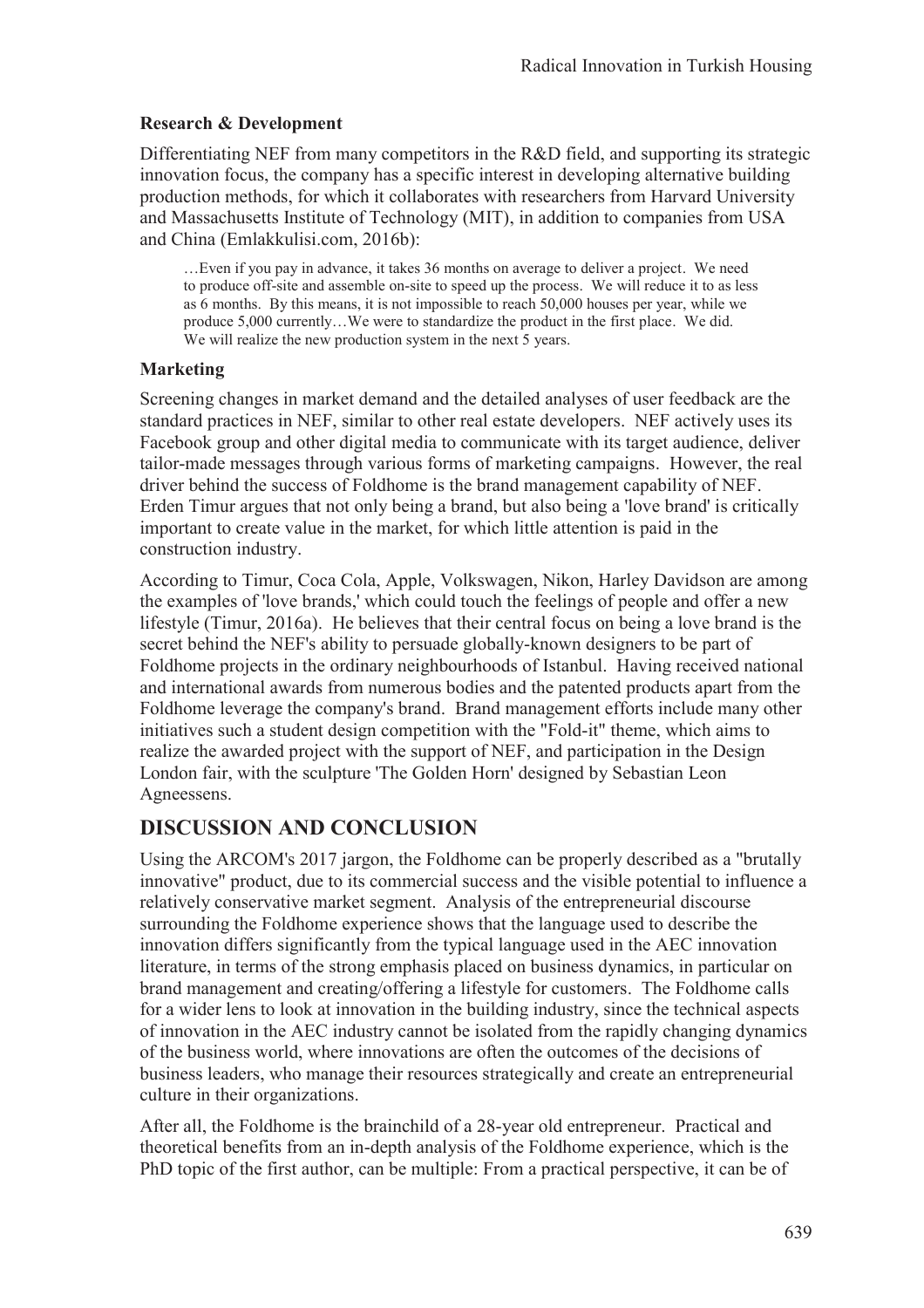interest for companies which aim to link and align their strategies to position themselves as an innovative organization and understand which organizational capabilities lead to change. From a broader perspective, Foldhome offers a valuable opportunity to observe the relationships between the strategic management, innovation and strategic entrepreneurship fields, which are said to have little contact. An external evaluation, based on further empirical evidence will also help identify the shortcomings of the Foldhome concept.

## **REFERENCES**

- Alagöz, G (2015) 4.1 milyarlık 'aşk' planı. Available from http://www.hurriyet.com.tr/4-1 milyarlik-ask-plani-40031674 [Accessed 27th February 2017].
- Barney, J B and Arıkan, A M (2001) The Resource-based view: Origins and implications. *In*: M A Hitt, R E Freeman and J S Harrison (Eds.) *Handbook of Strategic Management*. Oxford: Blackwell Business.
- Breznik, L D and Hisrich, R (2014) Dynamic capabilities vs. innovation capability: Are they related? *Journal of Small Business and Enterprise Development*, **21**(3), 368-384.
- Dalan, N (2016) Bu nasıl patron. Available from http://www.gazetevatan.com/bu-nasil-patron-- 944825-ekonomi [Accessed 14th February 2017].
- Ekoyapıdergisi (2015) Nef 2016'da 4.1 Milyar TL'lik Proje Üretecek. Available from http://www.ekoyapidergisi.org/1896-nef-2016da-41-milyar-tllik-proje-uretecek.html [Accessed 21st February 2017].
- Emlakkulisi.com (2010) Erden Timur tasarruf için 'katlanır ev'e soyundu. Available from http://emlakkulisi.com/erden-timur-tasarruf-icin-a-katlanir-eve-soyundu/38504 [Accessed 7th February 2017].
- Emlakkulisi.com (2016a) Erden Timur: Nef, çalışanların şirketi. Available from http://emlakkulisi.com/erden-timur-nef-calisanlarin-sirketi/502124 [Accessed 14th February 2017].
- Emlakkulisi.com (2016b) Nef Türkiye'nin en büyük ilk 5 cirolu şirketlerinden biri olacak. Available from http://emlakkulisi.com/nef-turkiyenin-en-buyuk-ilk-5-cirolusirketlerinden-biri-olacak/486974 [Accessed 14th February 2017].
- Emlakkulisi.com (2016c) *Kentsel dönüşümde her mahalleye özel imar planı yapılmalı*. Available from http://emlakkulisi.com/kentsel-donusumde-her-mahalleye-ozel-imar-planiyapilmali/487049 [Accessed 14th February 2017].
- Foss, N J (2011) *Entrepreneurship in the Context of the Resource-based View of the Firm*. Denmark: Department of Strategic Management and Globalization Copenhagen Business School. Available from http://openarchive.cbs.dk/bitstream/handle/10398/8251/SMG%20WP%208\_2011.pdf?seq uence=1 [Accessed 1st March 2017].
- Grant, R M (2010) *Contemporary Strategy Analysis 7th Edition*. Chichester, UK: Wiley & Sons Ltd.
- Hitt, M, Ireland, D, Camp, M and Sexton, D (2001) Introduction to the special issue strategic entrepreneurship: Entrepreneurial strategies for wealth creation. *Strategic Management Journal*, **22**(6-7), 479-491.
- Hurriyet (2016) *Yurt'ta hedef büyütüyor*. Available from http://www.hurriyet.com.tr/yurtta-hedefbuyutuyor-40307240 [Accessed 27th February 2017].
- Ireland, D, Hitt, M and Sirmon, D (2003) A model of strategic entrepreneurship: The construct and its dimensions. Journal of Management, **29**(6), 963-989.